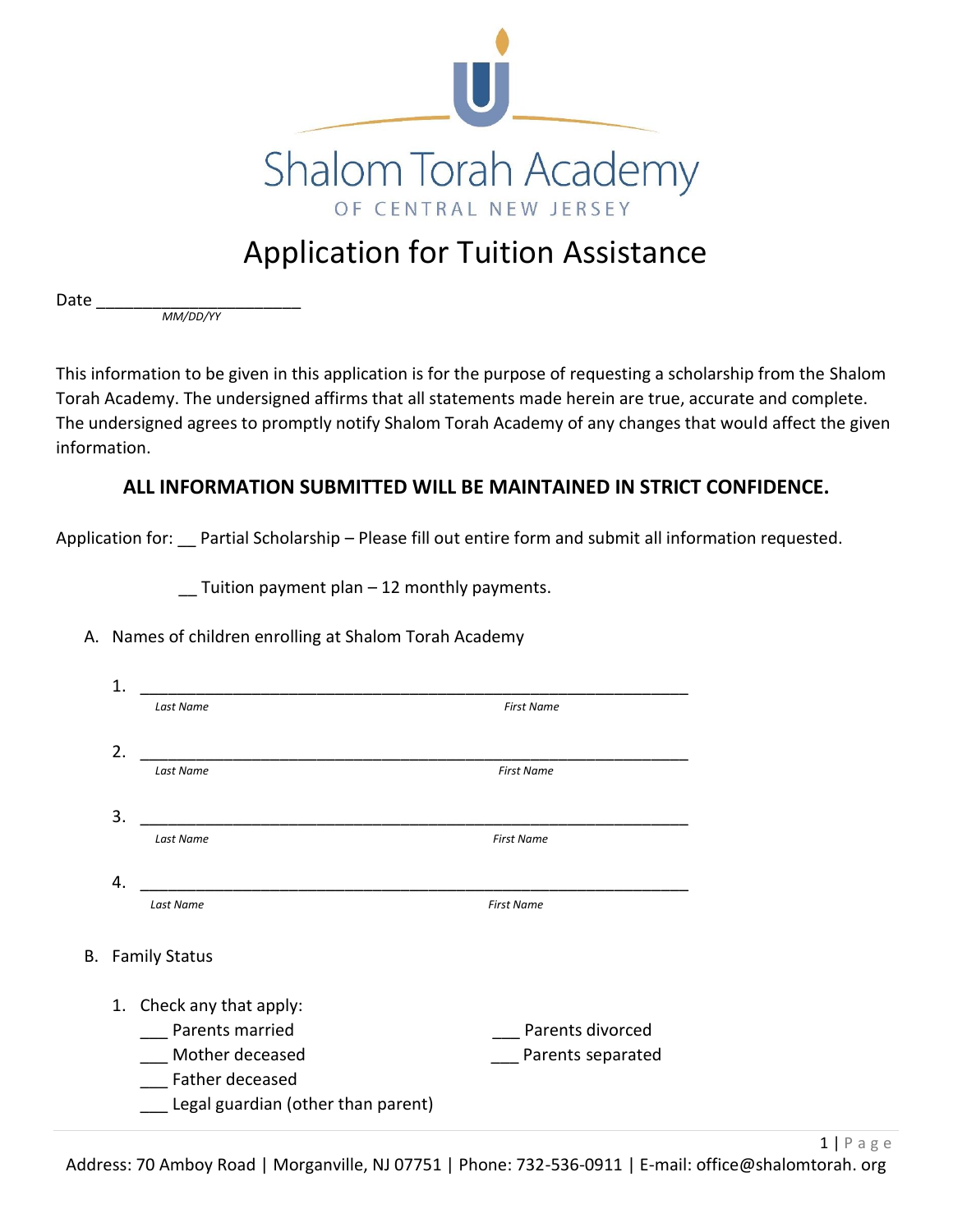| 2. Applicant residing with:<br>___ Both natural parents<br>Mother<br>Father<br>Legal guardian                                                                                                                                                                                                                                                                                                                                                     |
|---------------------------------------------------------------------------------------------------------------------------------------------------------------------------------------------------------------------------------------------------------------------------------------------------------------------------------------------------------------------------------------------------------------------------------------------------|
| 3. Number of children in family ___                                                                                                                                                                                                                                                                                                                                                                                                               |
| Ages: $\frac{1}{\sqrt{1-\frac{1}{2}} \cdot \frac{1}{\sqrt{1-\frac{1}{2}} \cdot \frac{1}{\sqrt{1-\frac{1}{2}} \cdot \frac{1}{\sqrt{1-\frac{1}{2}} \cdot \frac{1}{\sqrt{1-\frac{1}{2}} \cdot \frac{1}{\sqrt{1-\frac{1}{2}} \cdot \frac{1}{\sqrt{1-\frac{1}{2}} \cdot \frac{1}{\sqrt{1-\frac{1}{2}} \cdot \frac{1}{\sqrt{1-\frac{1}{2}} \cdot \frac{1}{\sqrt{1-\frac{1}{2}} \cdot \frac{1}{\sqrt{1-\frac{1}{2}} \cdot \frac{1}{\sqrt{1-\frac{1}{2}}$ |
| 4. Schools other children in family will attend this year:                                                                                                                                                                                                                                                                                                                                                                                        |
| 5. Which summer camps have your children attended this summer?                                                                                                                                                                                                                                                                                                                                                                                    |
| C. INCOME STATUS                                                                                                                                                                                                                                                                                                                                                                                                                                  |
|                                                                                                                                                                                                                                                                                                                                                                                                                                                   |
| Employer's Name<br><b>Phone Number</b>                                                                                                                                                                                                                                                                                                                                                                                                            |
| Employer's Address<br>If more than one occupation or employer, please indicate:                                                                                                                                                                                                                                                                                                                                                                   |
| 2. Parents or legal guardian(s) receive:<br>____ Alimony<br>__ Child support<br>__ Unemployment benefits                                                                                                                                                                                                                                                                                                                                          |
| $\frac{1}{\sqrt{1-\frac{1}{\sqrt{1-\frac{1}{\sqrt{1-\frac{1}{\sqrt{1-\frac{1}{\sqrt{1-\frac{1}{\sqrt{1-\frac{1}{\sqrt{1-\frac{1}{\sqrt{1-\frac{1}{\sqrt{1-\frac{1}{\sqrt{1-\frac{1}{\sqrt{1-\frac{1}{\sqrt{1-\frac{1}{\sqrt{1-\frac{1}{\sqrt{1-\frac{1}{\sqrt{1-\frac{1}{\sqrt{1-\frac{1}{\sqrt{1-\frac{1}{\sqrt{1-\frac{1}{\sqrt{1-\frac{1}{\sqrt{1-\frac{1}{\sqrt{1-\frac{1}{\sqrt{1-\frac{1}{\sqrt{1-\frac{1}{\sqrt{1-\frac{1$                 |
| 3. Annual Income: Total combined gross income of parents or legal guardians (before deductions),<br>including all taxable and non-taxable incomes: _________________________________                                                                                                                                                                                                                                                              |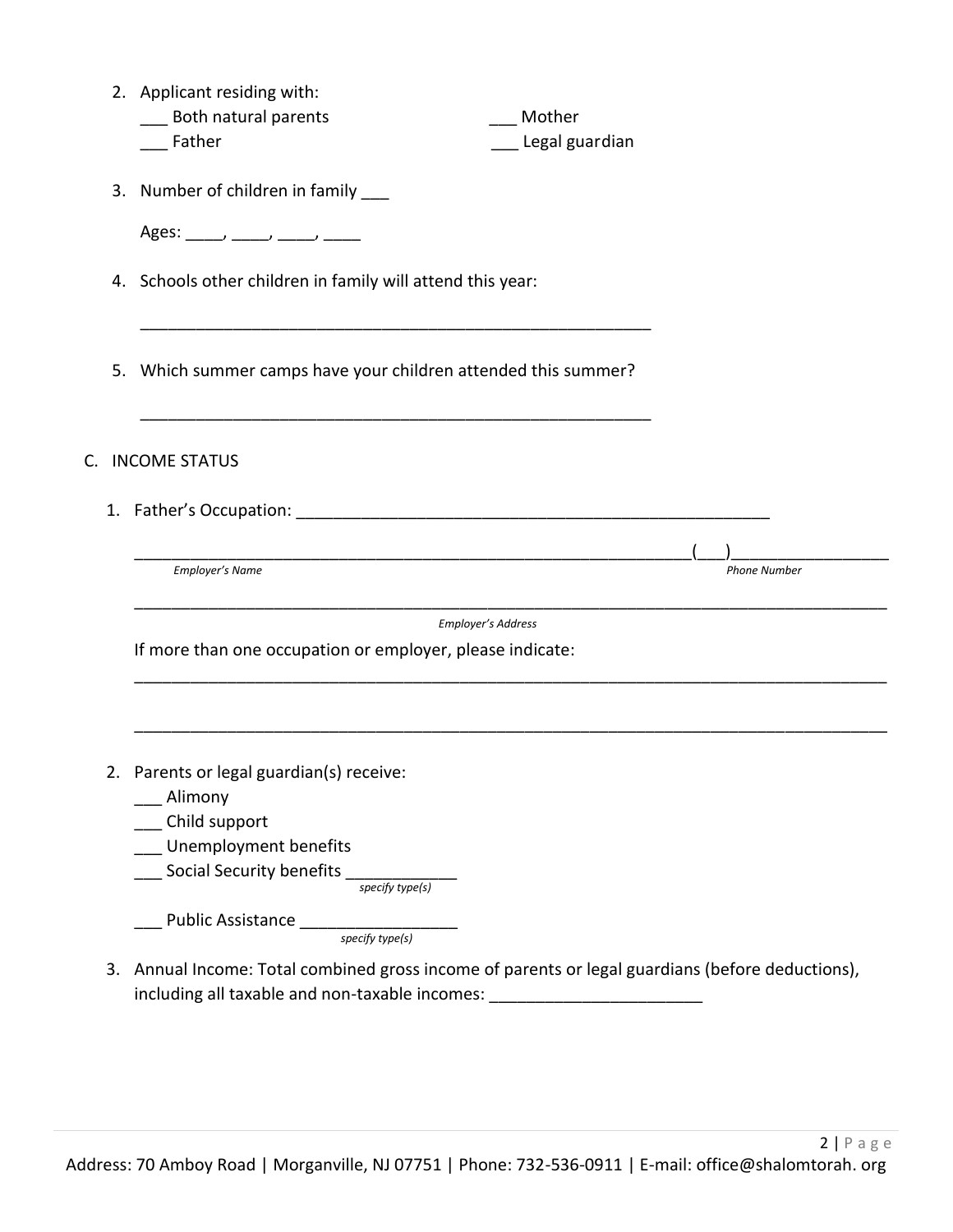|  | 4. Home: _____ own _____ rent        | Rental or mortgage payments: \$ ___________ per month                  |                                                                                                    |
|--|--------------------------------------|------------------------------------------------------------------------|----------------------------------------------------------------------------------------------------|
|  |                                      |                                                                        |                                                                                                    |
|  |                                      | Documentation of this payment must be submitted with application.      |                                                                                                    |
|  |                                      | 5. Car(s): ________ year ________________ make _________________ model |                                                                                                    |
|  | ________ own _________________ lease |                                                                        |                                                                                                    |
|  | Monthly car payments: \$             |                                                                        |                                                                                                    |
|  |                                      | ________ year _______________ make ________________ model              |                                                                                                    |
|  | ________ own ________________ lease  |                                                                        |                                                                                                    |
|  |                                      | Monthly car payments: \$                                               |                                                                                                    |
|  |                                      |                                                                        |                                                                                                    |
|  |                                      |                                                                        | Documentation of these payments must be submitted with application.                                |
|  |                                      |                                                                        |                                                                                                    |
|  |                                      |                                                                        | D. If you wish to explain any of the above information, please use the space below:                |
|  |                                      |                                                                        |                                                                                                    |
|  |                                      |                                                                        |                                                                                                    |
|  |                                      |                                                                        |                                                                                                    |
|  |                                      |                                                                        |                                                                                                    |
|  |                                      |                                                                        | E. Do you have any extraordinary financial obligations and/or burdens? Please explain:             |
|  |                                      |                                                                        |                                                                                                    |
|  |                                      |                                                                        |                                                                                                    |
|  |                                      |                                                                        |                                                                                                    |
|  |                                      |                                                                        | The Shalom Torah Academy Scholarship Review Board will do its best to accommodate parents who have |

This consideration must be balanced, however, by the responsibility of the Board to arrange to subsidize the balance of the tuition in order to meet its responsibilities to the faculty and staff of the institute.

Please indicate areas that you can offer assistance to the school in an effort to offset tuition expenses:

- \_\_\_ Daytime office assistance
- Daytime classroom assistance
- \_\_\_ Daytime kitchen assistance
- \_\_\_ Before school assistance
- After school assistance
- **Fundraising**
- \_\_\_ Driving
- $\rule{1em}{0}$  Other  $\rule{1em}{0.15mm}$